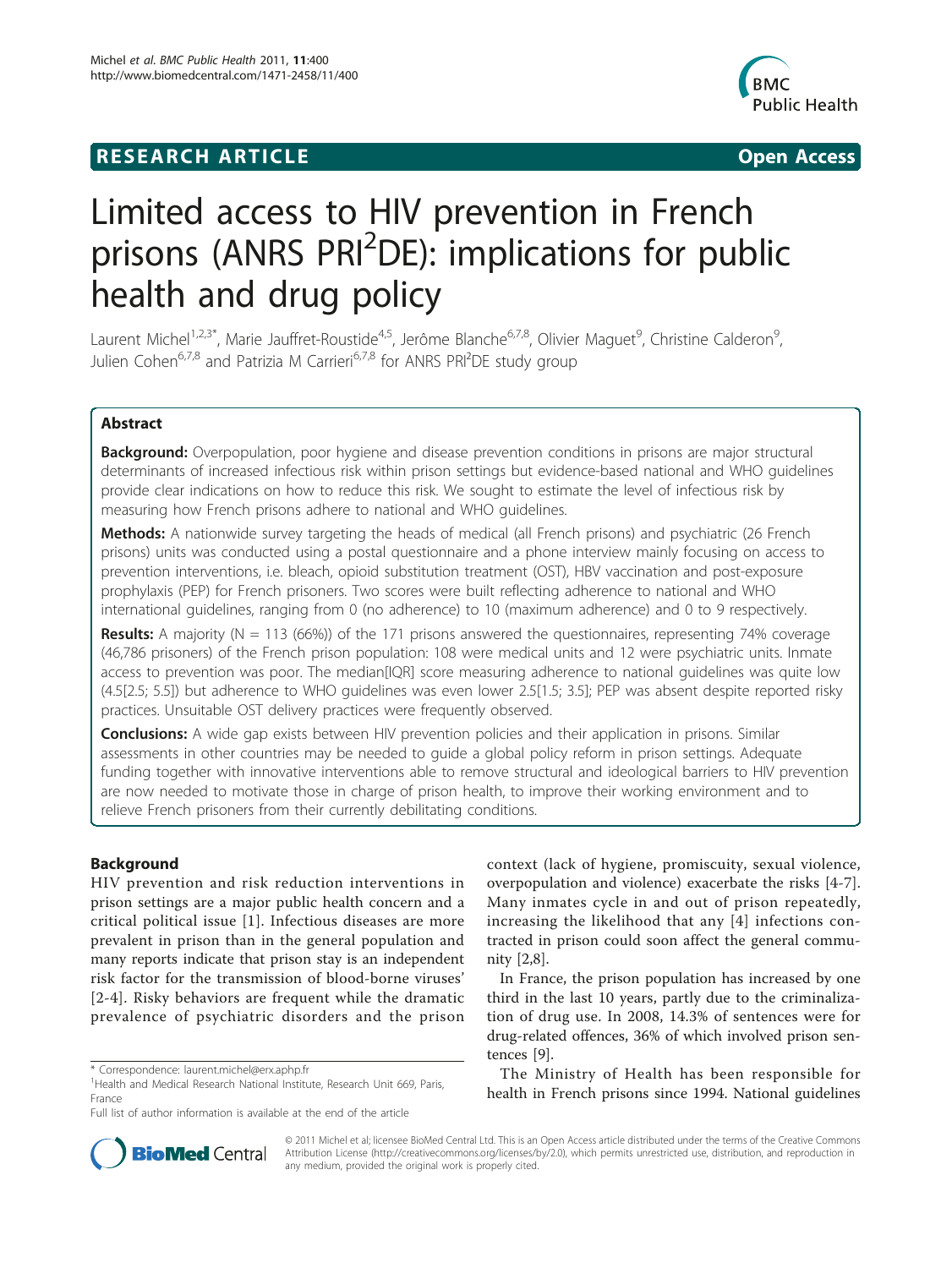[[10\]](#page-7-0) recommend equity in access to prevention measures and continuity of care between the community and prisons and back to the community. However, the question of access to prevention measures for HIV and other infectious diseases is not referred to in any great detail in these guidelines. Such access is referred to in a 1996 Ministry of Health/Ministry of Justice joint circular [[11\]](#page-7-0) regulating HIV prevention in prison settings in which several harm reduction (HR) measures available in the general community (including needle syringe exchange programs) are not permitted.

The main objective of this national survey is to estimate the level of infectious risk by measuring to what extent French prisons adhere to international guidelines for HIV prevention in prison and to national policies, as regulated by the 1996 circular [\[11](#page-7-0)] and national guidelines [[10\]](#page-7-0). A secondary objective is to identify which particular characteristics of prison settings predict nonadherence to national and WHO guidelines.

# Methods

A nationwide survey targeting all French prisons was conducted between November 2009 and May 2010. A questionnaire focusing primarily on access to infectious disease prevention and HR measures for French prisoners was first sent to the heads of medical (all prisons) and psychiatric (26 prisons) units (see additional file [1](#page-7-0): ANRS-PRI<sup>2</sup> DE Inventory Questionnaire). Additional detailed information about issues regarding access to HIV prevention was gathered through a structured phone interview. More specifically the questionnaire collected data about characteristics of the prisons with 10 sections, accounting for a total of 46 items, each exploring access to a specific prevention measure.

We defined "international guidelines for HIV prevention in prison" as those recommendations provided by WHO, in collaboration with UNAIDS and UNODC in their document entitled "Effectiveness of interventions to address HIV in prisons" which includes interventions for preventing not only HIV but other infectious diseases in prison settings [\[4](#page-7-0)]. This WHO document was chosen from among several other tools and reports as it is the most comprehensive document on HIV prevention in prison settings.

Two scores of adherence to national and international guidelines were built in order to both evaluate the implementation of HIV prevention and other HR measures in French prisons and to estimate the level of infectious risk. Table [1](#page-2-0) reports items corresponding to national and international guidelines and how adherence to each specific recommendation was scored. Finally, two global scores were built, for national and international guidelines respectively, by summing the subscores corresponding to each recommendation. Each subscore

was dichotomous  $(0 = \text{non-}$  adherence,  $1 = \text{adherence}$ ) with the exception of the scores for opioid substitution treatment and access to condoms. The corresponding scores for these latter items varied between 0 and 2 in order to give them a higher weighting, as their effectiveness in HIV prevention has already been established [\[4](#page-7-0)].

Potential score ranges for measuring adherence were as follows: 0 to 10 for national guidelines and 0 to 9 for international guidelines. For each subscore, we computed the proportion of prisons adherent to national and WHO guidelines as well as their 95% confidence intervals.

A linear regression model was used to assess the relationship between each prison characteristic and the level of adherence to national and WHO guidelines.

The National Agency for Research on Aids and Viral Hepatitis (ANRS) committee granted approval for the project. As only aggregated and openly available data were used in the study, authorization from the Commission Nationale Informatique et Liberté was not required.

### Study group

A majority ( $N = 113$  (66%)) of the 171 prisons answered the questionnaires, representing 74% (46 786 prisoners) of the French prison population: 108 (63%) medical units and 12 (46%) psychiatric units. Finally, 103 prisons having complete data for all the items used for assessing adherence to national and WHO guidelines were included.

# Results

No significant difference was found between the structural characteristics of prisons included in the study and those excluded.

Among the 103 selected prisons, covering 43 365 incarcerated subjects (69%), 62% are remand centers (RC), 13% are both RC and prisons for persons sentenced (PPS), and 25% are PPS only (including 5 security prisons). Seventy four (72%) are male only prisons, 1 is a female only prison, and 28 are mixed male and female prisons. Among the 103 prisons, 24% receive juvenile offenders. The mean number of prisoners per prison is 421, ranging from 36 to 3785.

#### Descriptive results

Table [2](#page-3-0) shows, for each subscore, the proportion of prisons adherent to national and/or WHO guidelines. Bleach

Information about how to use bleach for HR purposes is considered as accessible and intelligible for prisoners in only 22% of prisons. Bleach distribution is absent in 10% of prisons.

Prisons adherent to national or WHO bleach guidelines account for 14% and 6% respectively (Table [2](#page-3-0)).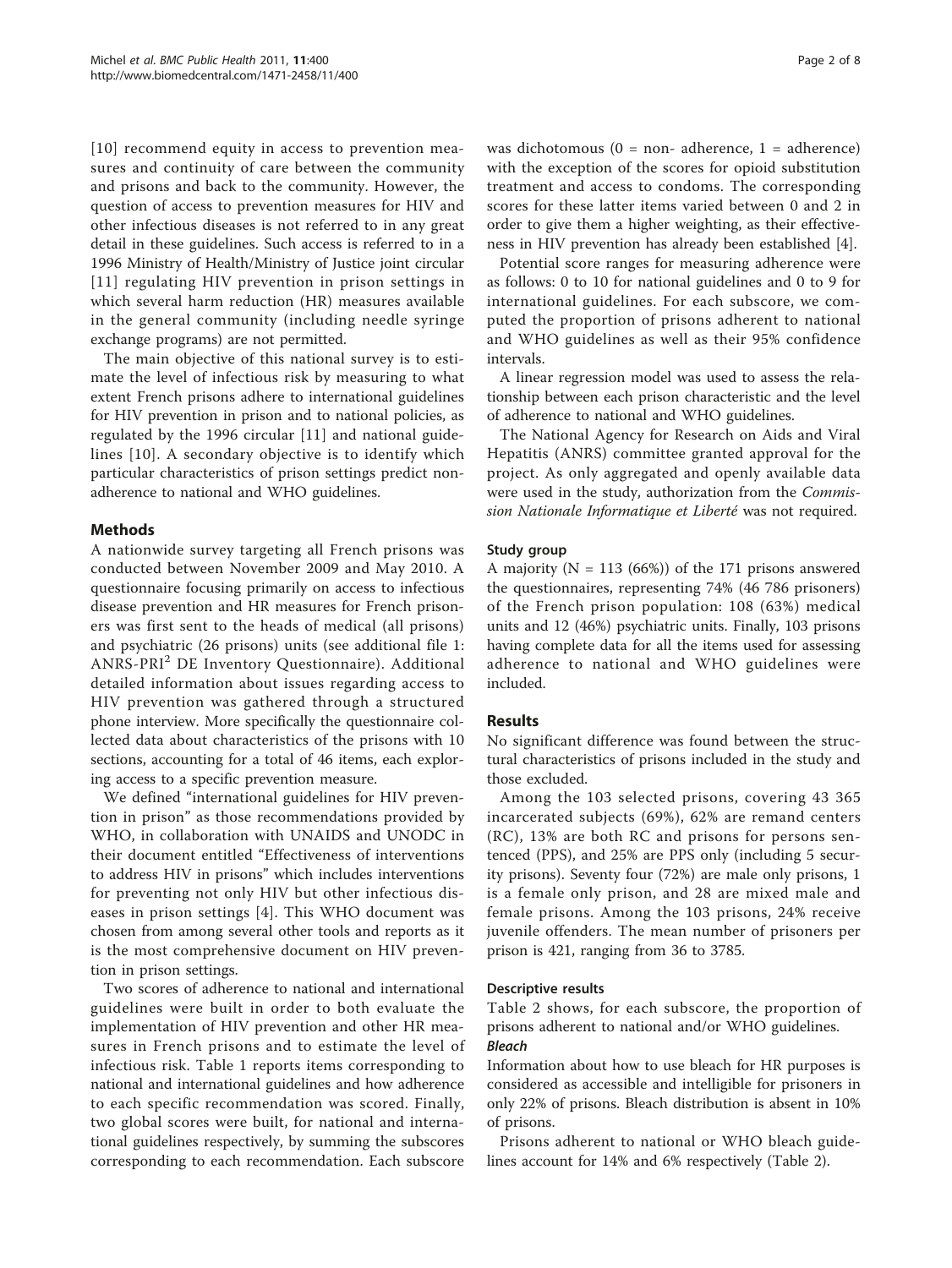|                                                    | French Guidelines*                                                                                                                                                                                                                              | Score                                                                        | <b>WHO Guidelines**</b>                                                                                                                                                                                                        | Score                                        |
|----------------------------------------------------|-------------------------------------------------------------------------------------------------------------------------------------------------------------------------------------------------------------------------------------------------|------------------------------------------------------------------------------|--------------------------------------------------------------------------------------------------------------------------------------------------------------------------------------------------------------------------------|----------------------------------------------|
| Information-<br><b>Education-</b><br>Communication | · Distribution of information, Flyers or other tools<br>on HIV, Hepatitis and IST prevention at prison<br>entry<br>• ANDHarm reduction, HIV, sexuality and hepatitis<br>education programs in prison settings                                   | $\mathbf{1}$                                                                 | • Availability of Information/education at entry or during<br>prison stay<br>· Peer education programs available<br>• ANDavailability of clean injecting equipment + condoms<br>(0 if not)                                     | 0.5<br>0.5<br>$\mathbf{1}$                   |
| Testing -<br>Counseling                            | • Systematic HIV, HBV and HV testing proposed at<br>prison entry (RC) and during prison stay (all<br>prisons)<br>• ANDsystematic negative test return                                                                                           | $\mathbf{1}$                                                                 | · Testing for HIV, HBV, HCV systematically proposed at entry<br>(RC) and during prison stay (all prisons)<br>• ANDavailability of clean injecting equipment + condoms<br>(0 if not)                                            | $\mathbf{1}$                                 |
| Condoms -<br>Lubricants                            | • Available information on condoms and<br>lubricant access<br>• Male condoms and lubricants accessible and<br>female condoms accessible for prisons with<br>female prisoners,<br>• Condoms accessible in a place other than the<br>medical unit | $2$ if $3$<br>items<br>$1$ if<br>only 2<br>items<br>$0$ if 1<br>or 0<br>item | • Condoms available in various locations<br>• Water-based lubricants available<br>• Male condoms and lubricants accessible and female<br>condoms accessible for prisons with female prisoners                                  | $\mathbf{1}$<br>0.5<br>0.5<br>$\overline{2}$ |
| Opioid<br>Substitution<br><b>Therapy</b>           | $\cdot$ Induction at entry (RC) + induction during<br>prison stay + continuity of OST at entry (all<br>prisons)                                                                                                                                 | $\mathbf{1}$                                                                 | • Induction at entry (RC) + induction during prison stay +<br>continuity of OST at entry (all prisons)                                                                                                                         |                                              |
|                                                    | • No ceiling dosage                                                                                                                                                                                                                             | 0.5                                                                          | • No ceiling dosage                                                                                                                                                                                                            | 0.5                                          |
|                                                    | • No BHD crushing or dilution                                                                                                                                                                                                                   | 0.5<br>$\overline{2}$                                                        | • No BHD crushing or dilution                                                                                                                                                                                                  | 0.5<br>$\overline{2}$                        |
| <b>Bleach</b>                                      | • Existing and intelligible information on the use<br>of bleach in harm reduction for all prisoners<br>• ANDBleach renewal at least every 2 weeks                                                                                               | 1                                                                            | • At least 2 locations/access for bleach inside prison<br>(penitentiary distribution, purchasable inside prison,<br>available in medical unit)<br>. ANDIntelligible information for HR purpose accessible for<br>all prisoners | $\mathbf{1}$                                 |
| <b>HBV Vaccination</b>                             | • Systematic HBV vaccination proposal for all<br>seronegative prisoners                                                                                                                                                                         | 1                                                                            | Not applicable                                                                                                                                                                                                                 |                                              |
| <b>Post-Exposition</b><br>Prophylaxis              | • All prisoners informed of the PEP availability<br>inside prison                                                                                                                                                                               | $\mathbf{1}$                                                                 | • All prisoners informed of the PEP availability inside prison                                                                                                                                                                 | 1                                            |
| Hair cutting<br>procedures/<br>protocols           | · Existing hair cutting disposal or protocol                                                                                                                                                                                                    | 1                                                                            | Not applicable                                                                                                                                                                                                                 |                                              |
| Needle Exchange<br>Programs                        | Not applicable                                                                                                                                                                                                                                  |                                                                              | • NEP are available                                                                                                                                                                                                            | $\mathbf{1}$                                 |
| <b>TOTAL</b>                                       |                                                                                                                                                                                                                                                 | 10                                                                           |                                                                                                                                                                                                                                | 9                                            |

# <span id="page-2-0"></span>Table 1 Scoring method for computing adherence to national and WHO guidelines in French prisons (ANRS PRI<sup>2</sup>DE)

\* References are the1996 French Ministry of Health/Ministry of Justice joint circular and the 2004 Ministry of Health/Justice National Guidelines \*\*Reference is the 2007 WHO report untitled "Effectiveness of interventions to address HIV in prisons. Evidence for action technical papers. Geneva, WHO-UNODC-UNAIDS"

#### Condoms

Male condoms are available in nearly all prisons (95%). Female condoms are available in only 21% of prisons. Lubricants are distributed with condoms in only 51% of prisons. When available  $(n = 99)$ , condoms are most often available only in medical units (96 prisons). In 20% of prisons they are also available in a different location (most often external associations' rooms, libraries or visiting rooms). According to medical staff, prisoners have knowledge of the availability of condoms and how to access this availability in 73% of prisons.

National and WHO guidelines for condom access are adhered to in 9% and 12% of prisons respectively (Table [2](#page-3-0)). Opioid Substitution Therapy (OST)

In the 103 prisons, 3854 prisoners (9%) receive OST, 2607 buprenorphine (6%) and 1247 methadone (3%). OST coverage among inmates ranges from 0% to 40%.

Medical staffs declare that they do not, or do not systematically renew the prescription of OST for prisoners at entry in 11% of prisons, while in 13% OST is never initiated at entry nor during incarceration; 23% never initiate buprenorphine at entry nor during detention; 23% never initiate methadone. In 17% of all prisons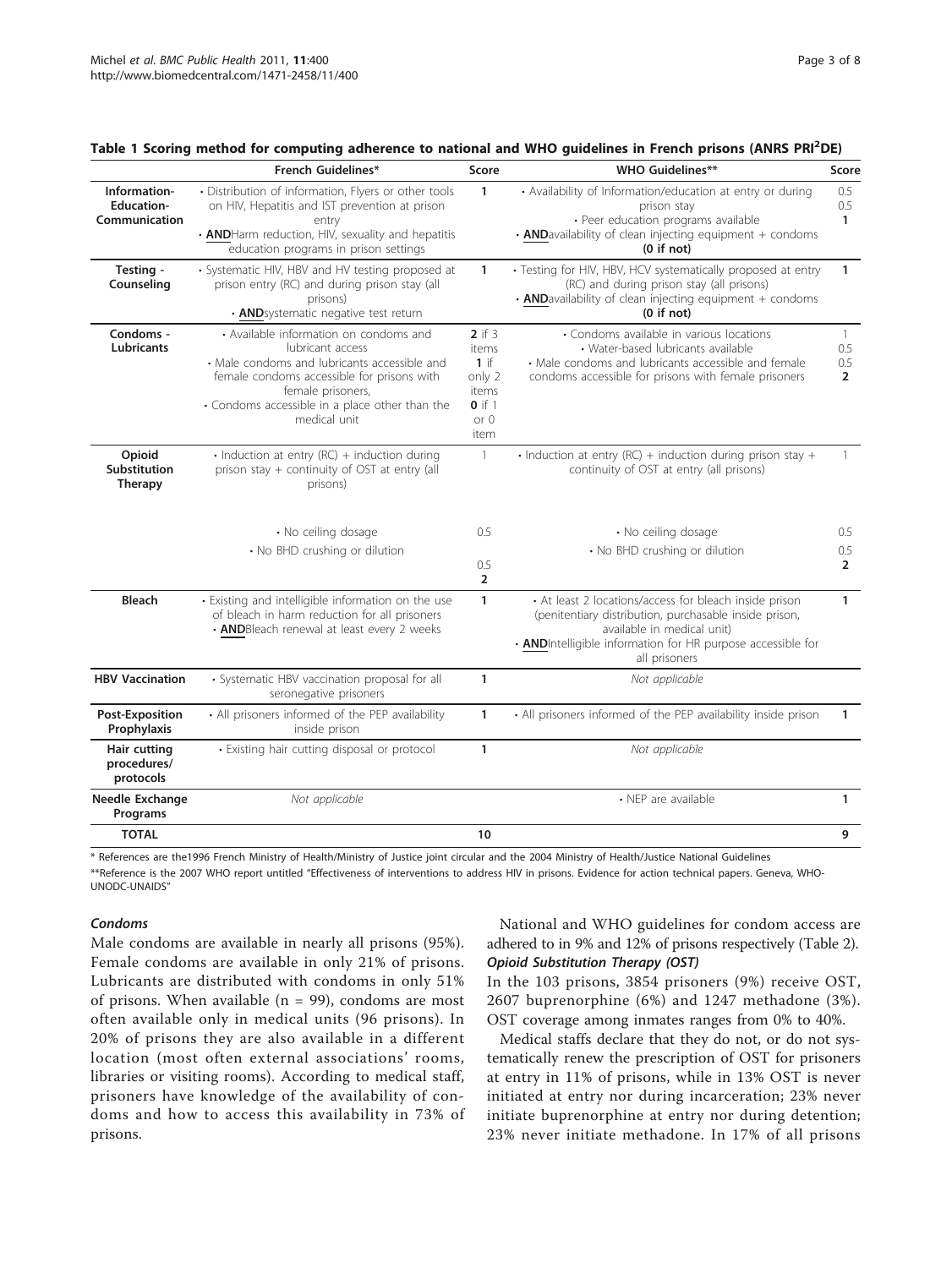<span id="page-3-0"></span>Table 2 Proportion of prisons adherent to national and WHO guidelines for each sub-score composing the global adherence score (ANRS PRI<sup>2</sup>DE) (N = 103 prisons)

|                                             | France<br>% [95%Cl] | <b>WHO</b><br>% [95%CI] |
|---------------------------------------------|---------------------|-------------------------|
| Bleach: access and information              | 14 [7-20]           | $6$ [1-10]              |
| Condom & Lubricants: access and information | $9$ [3-14]          | $12$ [5-18]             |
| Opioid Substitution Treatment               | 27 [18-36]          | 27 [18-36]              |
| HIV-HCV-HBV Screening                       | 64 [55-74]          | $0\%*$                  |
| HBV vaccination                             | 83 [75-90]          | <b>NA</b>               |
| Information Education Communication         | 66 [57-75]          | $0\%*$                  |
| Post-Exposition Prophylaxis                 | 23 [14-31]          | 23 [14-31]              |
| Hair cutting measures                       | 33 [24-42]          | <b>NA</b>               |
| <b>NSP</b>                                  | <b>NA</b>           | $0\%***$                |

\* A condition of simultaneous availability of condoms and NSP (not authorized in French prisons) is required in WHO guidelines

\*\* NSP are not authorized in French prisons but are available in the community. NA = Not Available

medical staff declare limiting the prescribed dosage of methadone, despite the lack of any officially established threshold. Nearly one fifth of prisons crush or dilute buprenorphine, three prisons applying both practices.

Only 27% of prisons are completely adherent to both national and WHO guidelines in terms of access to OST (Table 2).

#### BBV screening

Concerning BBV screening, 91%, 90% and 89% of the heads of medical staff declare to systematically propose screening at entry for all prisoners for HIV, HBV and HCV respectively. Negative test results are systematically provided to prisoners in 70%, 64% and 65% of cases for HIV, HBV and HCV respectively. In 102 prisons, testing for HIV, HBV or HCV is possible during detention.

Seventy four percent of prisons are adherent to national guidelines while no prison is adherent to WHO guidelines (Table 2). This is because international guidelines state that BBV screening should always be accompanied by access to clean injecting equipment and condoms (Table [1](#page-2-0)).

#### HBV Vaccination

When prisoners are HBV negative, 83% medical units systematically propose vaccination to inmates, so they adhere to national guidelines on prevention (Table 2). HBV vaccination in prison settings is not mentioned in the WHO guidelines used as reference. It is however recommended, especially for injecting drug users, in different WHO reports including "Health in prisons - a WHO guide to the essentials in prison health", 2007. Information, Education, Communication on BBV, STI and harm reduction

According to the heads of medical units, the distribution of flyers or other tools on HIV hepatitis and IST prevention is performed at prison entry in 86% of prisons but also during detention in 90% of prisons. HR, HIV, sexuality and hepatitis education programs provided by peers or external clinical staff (NGOs, associations or care units) are available in 77% of prisons.

Sixty eight and no (0%) prisons adhere to national and WHO guidelines on information and education for prevention concerns respectively (Table 2).

#### PEP or care for consequences of risk practices

Medical staffs declare that prisoners have no knowledge of PEP availability in 47% of prisons and report being unable to answer PEP related questions in 31% of prisons. During the 12 months preceding this study, only 3 PEP were prescribed for prisoners (none for drug use). Thirty five (34%) heads of medical units declare providing care to prisoners for abscesses possibly due to injection practices.

Twenty-three percent of prisons are adherent to both national and WHO guidelines (Table 2).

#### **Haircutting**

French guidelines also provide recommendations for prevention of blood-borne viruses (BBV) transmitted through unsafe hair-cutting procedures based on the availability of sterile material and a standardized protocol. This issue is not dealt with in WHO guidelines.

Thirty four (33%) prisons are adherent to national hair-cutting guidelines (Table 2).

#### Needle syringe programs (NSP)

WHO guidelines underline the need to implement NSP as a major tool for HIV prevention in prison settings. However, they are not mentioned in French guidelines. Because of this, adherence to national guidelines cannot be computed and consequently no prison is adherent to WHO guidelines.

#### Adherence to national and WHO guidelines

Figures [1A](#page-4-0) and [1B](#page-4-0) show the level of adherence to national and WHO guidelines respectively.

The adherence score for national guidelines ranged between 1 to 10, median values remaining rather low (4.5 [2.5; 5.5]) as Figure [1A](#page-4-0) shows. The distance between each bar and the expected adherence value highlighted a large area over the curve, providing a visual estimate of the distance between national guidelines and local practices.

As reported in Figure [1B](#page-4-0) the adherence score for WHO guidelines ranged between 0 to 9 and median values remained low (2.5[1.5; 3.5]), which confirms the gap between international guidelines and practices.

# Relationship between prison characteristics and the level of adherence to guidelines

Apart from PPS, which presented lower national adherence scores than RC, no other relationship was found between characteristics of prisons (Table [3\)](#page-5-0) and the level of adherence to national or WHO guidelines.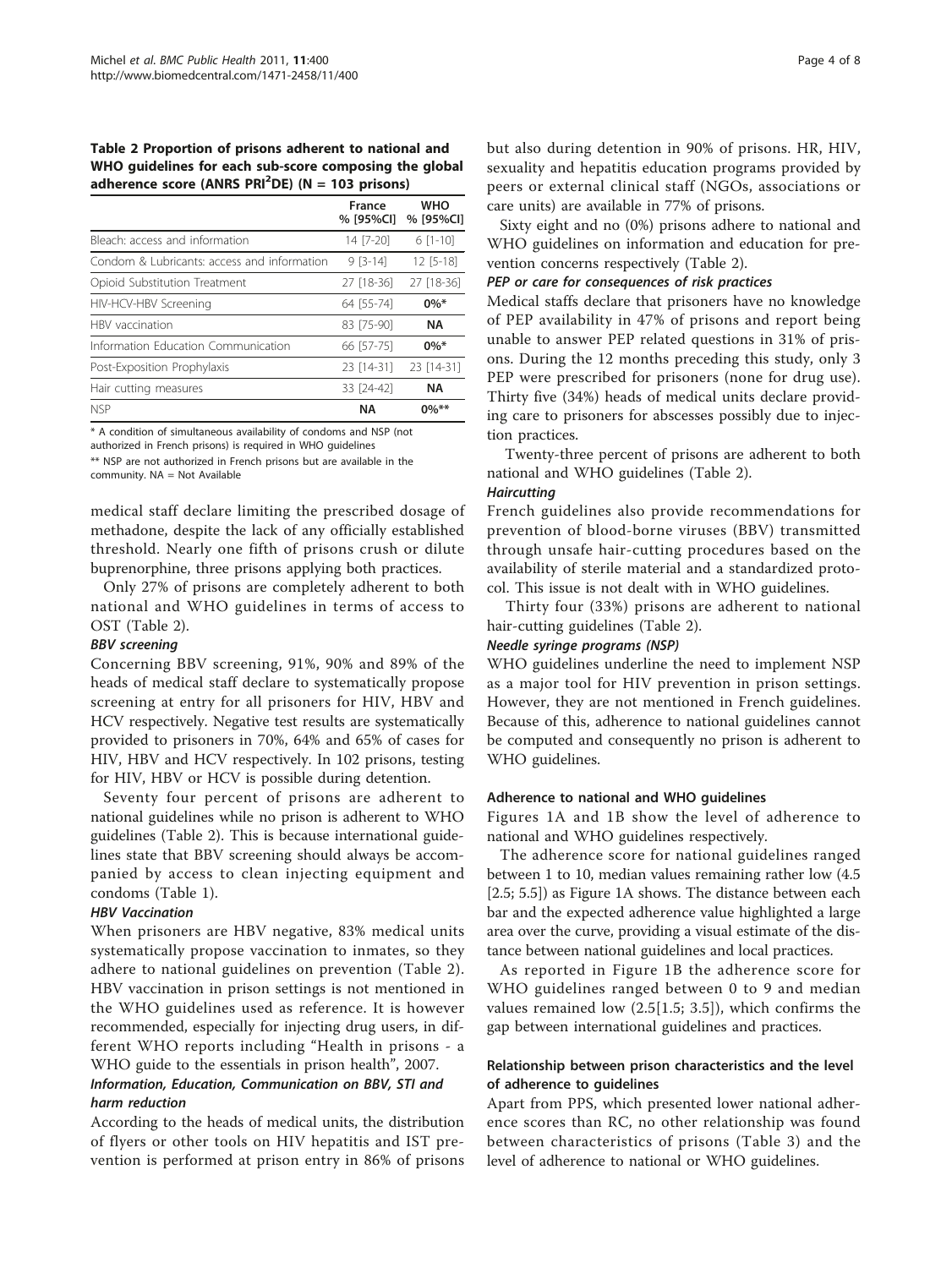This study, the first conducted in France on access to HIV prevention interventions and availability of HR tools in prison settings clearly shows a wide gap between national & international policies and local

Discussion

practices. Adherence to national guidelines on availability of information and access to HIV prevention and HR measures is very poor, and preventive measures like NSP promoted by WHO guidelines are absent, even as local initiatives.

<span id="page-4-0"></span>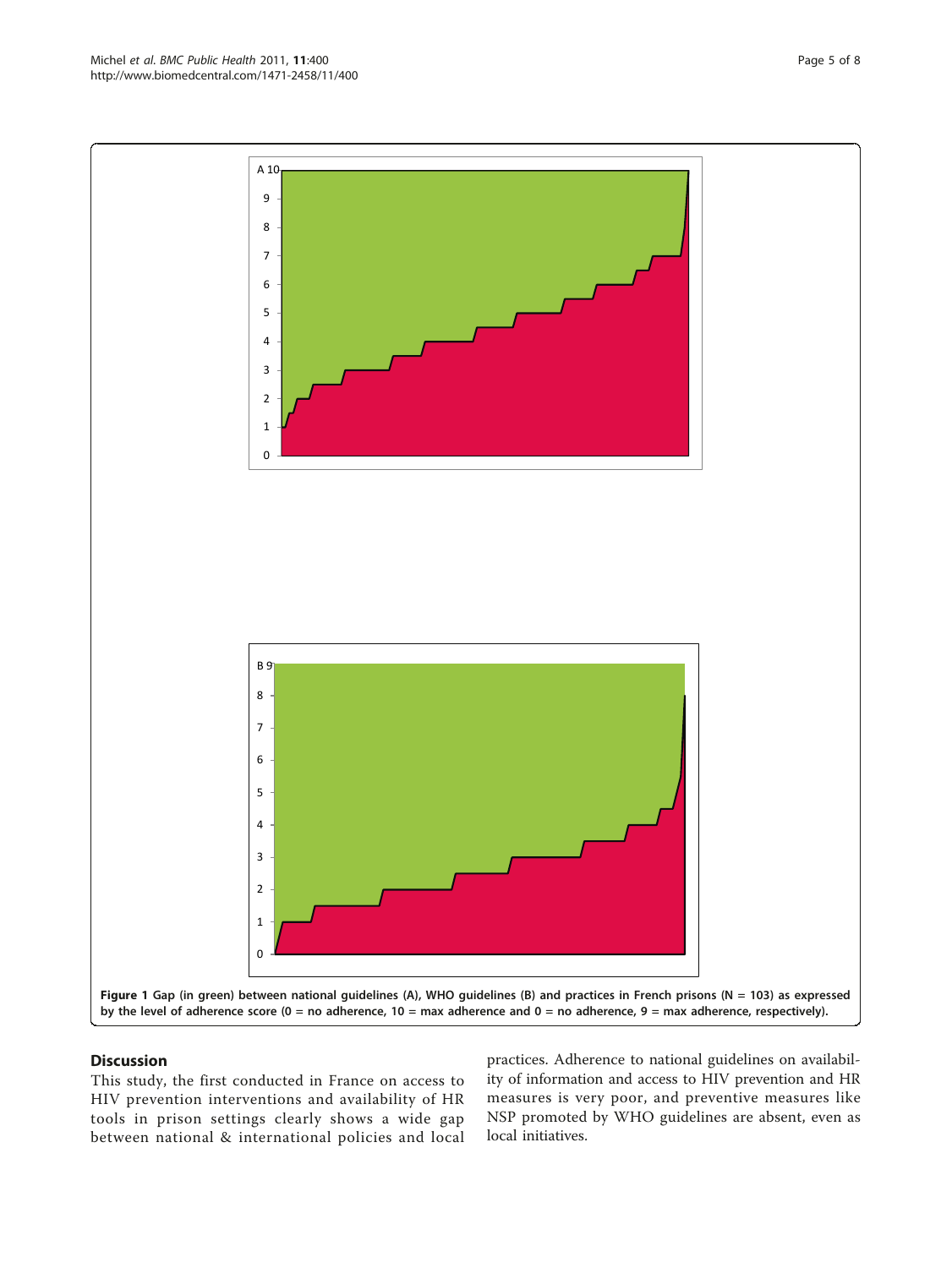|                                      |         | <b>National guidelines</b> |         | <b>WHO</b> guidelines       |         |
|--------------------------------------|---------|----------------------------|---------|-----------------------------|---------|
|                                      | N(%)    | Coefficient (95%)          | p-value | Coefficient (95%)           | p-value |
| Type of prison:                      |         |                            |         |                             |         |
| - $RC^*$ (ref)                       | 77 (75) |                            |         |                             |         |
| $-$ PPS**                            | 21(20)  | $-1.10$ $(-1.89; -0.30)$   | 0.01    | $0.03$ ( $-0.51$ ; $0.56$ ) | 0.92    |
| - Security PPS                       | 5(5)    | $-0.64$ $(-2.13; 0.85)$    | 0.40    | $-0.05$ $(-1.05; 0.96)$     | 0.93    |
| Number of prisoners:                 |         |                            |         |                             |         |
| $- < 100$ (ref)                      | 17(17)  |                            |         |                             |         |
| $-100 - 350$                         | 40 (39) | $-0.12$ $(-1.09; 0.86)$    | 0.81    | $-0.25$ $(-0.87; 0.37)$     | 0.43    |
| $-350 - 600$                         | 23(22)  | $-0.07$ $(-1.15; 1.00)$    | 0.89    | $0.11$ ( $-0.58$ ; $0.80$ ) | 0.76    |
| $- > 600$                            | 23(22)  | $0.08$ ( $-1.00; 1.16$ )   | 0.88    | $0.15$ ( $-0.54$ ; $0.84$ ) | 0.67    |
| <b>Psychiatric Unit:</b>             |         |                            |         |                             |         |
| - no (ref)                           | 85 (83) |                            |         |                             |         |
| - yes                                | 18(17)  | $0.69$ ( $-0.17$ ; 1.55)   | 0.11    | $0.14$ $(-0.42; 0.70)$      | 0.61    |
| Main practitioner gender: $(n = 97)$ |         |                            |         |                             |         |
| - male (ref)                         | 79 (81) |                            |         |                             |         |
| - female                             | 18 (19) | $-0.06$ $(-0.92; 0.80)$    | 0.89    | $-0.28$ $(-0.84; 0.29)$     | 0.33    |
|                                      |         |                            |         |                             |         |

<span id="page-5-0"></span>Table 3 Relationship between structural prison factors and adherence to national and WHO guidelines using univariate linear regression ( $N = 103$ )

\* RC: Remand Center

\*\* PPS: Prison for Persons Sentenced

The lack of structural predictors of adherence suggests that practices depend on the ideology of the local administration even if they are not evidence-based.

When focusing on each specific tool for HIV prevention or HR, the heterogeneity of practices and gaps between national and international policies becomes more striking: such is the case for bleach distribution, NSP, PEP and HBV vaccination.

Bleach effectiveness as a disinfectant for inactivating HIV and particularly HCV is limited in prison settings [[4](#page-7-0)]. Bleach distribution does not meet the regulations expressed by the French 1996 circular in two thirds of prisons and the information about its use as a HR tool is often absent. This may be due to the shared responsibility with the criminal justice administration regarding the distribution of information, to insufficient training in health care units but also to a lack of a comprehensive and clear HR policy in French prisons [\[12](#page-7-0)].

Condoms are almost always available in French prison settings but in nearly half of the cases without lubricants and in three quarters of the prisons, access is restricted to medical units where confidentiality is limited. Sexuality in prison is still a taboo because it refers to homosexuality, which is an especially stigmatized practice in prison. Although prison OST coverage is progressively scaling-up (2% of the prison population in 1998 - 2 years after the Marketing Authorization Application in France - reaching 8.9% in 2010), this is more probably a reflection of increased coverage in the French opioid dependent population. OST initiation remains problematic and the use of a ceiling dosage prescription which is not consistent with official guidelines is often observed. Buprenorphine crushing or diluting practices to reduce the risk of diversion, underscore the difficulties met by health staff when trying to balance the risk of diversion with adequate care for opioid dependence, and suggest that fear of buprenorphine diversion in prisons may represent a major barrier to its access.

BBV testing at prison entry is widely proposed but according to a previous survey of prison settings, only a small percentage of prisoners agree to be tested [[12\]](#page-7-0). The proportion of inmates vaccinated against HBV on prison entry increased from 13.7% in 1997 to 31.3% in 2003, probably thanks to the HBV vaccination campaign in the general population [\[12](#page-7-0)]. As a history of incarceration has consistently been found to be a major predictor of HBV seropositive status [\[13,14\]](#page-7-0), accelerated strategies based on injection at days 0, 10 and 21 which are easy to perform and remain effective, need to be urgently introduced in prison settings.

The currently poor access to and implementation of PEP interventions in prisons is unfortunate and this is one of the fields, together with HBV vaccination, which deserves major attention. Information for prisoners about the existence of such HR tools is rarely available and no such treatment is prescribed for risky injection practices.

At the international level, only a few studies on the accessibility of HIV prevention and HR measures in prison settings are available. In terms of bleach, NSPs and condoms, most associated studies are from Australia and Canada, where confidentiality or anonymity are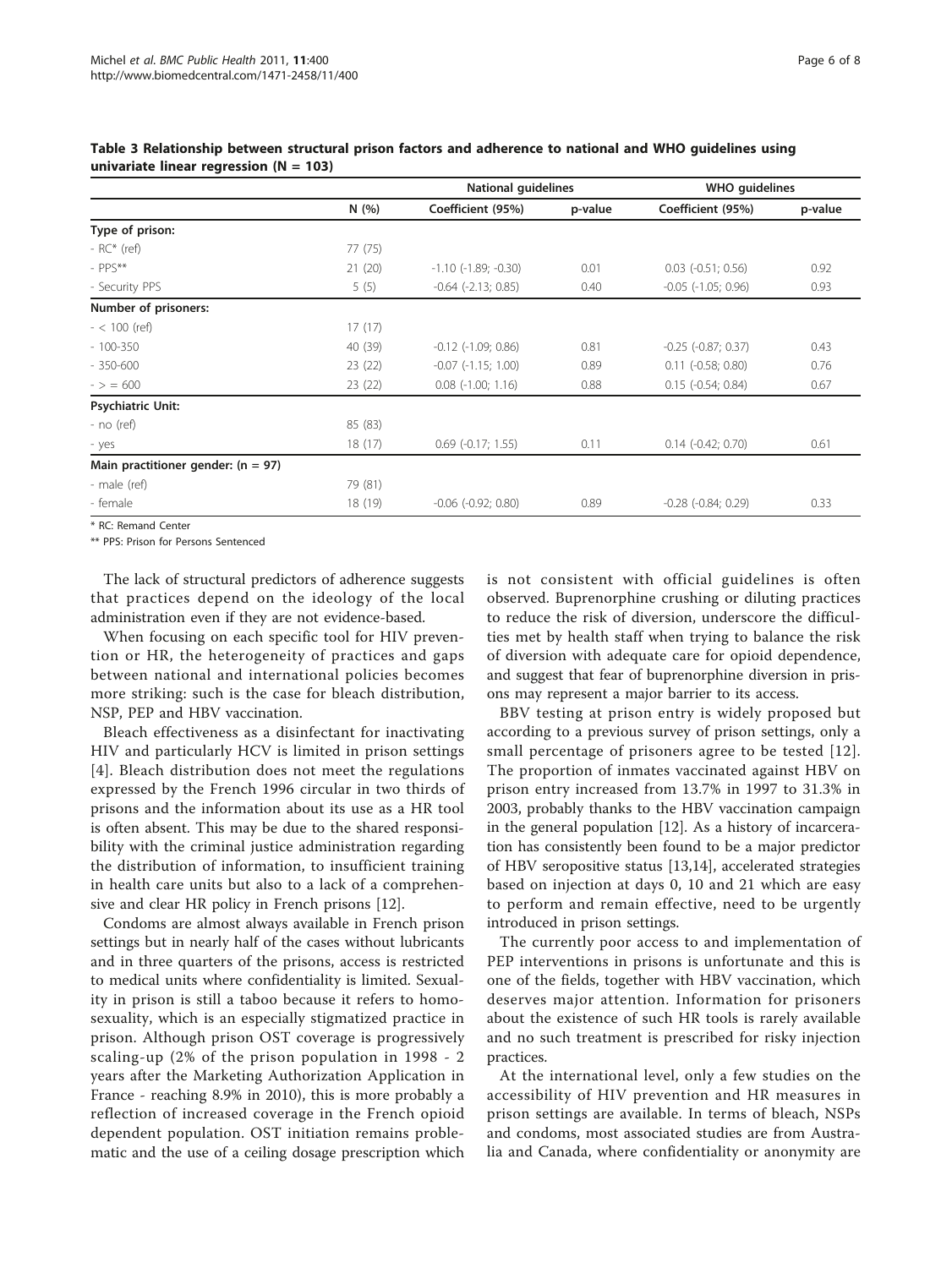considered as crucial points [[15-18](#page-7-0)]. NSPs are available in more than 50 prisons in 12 countries worldwide, mostly in Europe [[3](#page-7-0)]. In Germany, one evaluation reported only a small reduction in syringe sharing in one program, due to insufficient supply of needles and syringes, access without anonymity and inadequate provision of correct sized syringes [[4\]](#page-7-0). Condoms, in theory, are widely accessible in many countries, except in the United States where they are available in less than 1% of prisons [\[4](#page-7-0)]. In reality, condoms are often not accessible for different reasons [[19\]](#page-7-0), lack of anonymity being a frequently cited example [\[4](#page-7-0)].

One major advantage of our survey is its capacity to investigate not only accessibility to tools for reducing the risk of infection in prison but also the general information transmitted to inmates about the availability of HR tools. It is important to underline that wide scale care assessment in prison settings is rare, because it is particularly difficult to carry out. Official authorization, funding and agreement from ethics committees are only rarely obtained [\[20](#page-7-0)]. A second advantage is that the study can be easily replicated in other countries for international comparisons and guide a global policy reform to improve HIV prevention and general care in prison settings.

Some limitations need to be acknowledged. Although self-reports and interviews serve as the only feasible methods to study access to prevention, they may be affected by social desirability bias. However, while the risk of over-reporting availability of preventive measures was high in our study, adherence rates were rather low, suggesting that true rates are likely to be even lower. Although no significant difference was found between the structural characteristics of prisons included in the study and those excluded, it is possible that the former could be more concerned by prevention/harm reduction issues. Accordingly, we can presume that we selected those more likely to be adherent to national or international guidelines. This means that the level of adherence to national and WHO guidelines is likely to have been overestimated, which in turn strengthens our conclusions.

Secondly, it is also possible that physicians may not have been sufficiently informed about the interventions promoted by the prison administration in which they worked, but this could only be the case for bleach distribution, whose access depends on the penitentiary administration. Although the provision of care to reduce harms from injecting practices is frequently reported, drug injection remains a taboo practice in prison settings because drug use is criminalized both in prison and in the general community. This criminalization contributes to making the introduction of NSPs useless and hindering the full implementation of initiatives for

reducing harm in the injecting drug inmate population. Despite these issues, in a French survey conducted among drug users in the community, 12% reported injecting practices in prison settings [\[21\]](#page-7-0).

The failure in the implementation of a global HR strategy in prison settings can be attributed to many causes, but the primary one is that criminal justice laws and drug prohibition still prevail over the public health objectives of equity of access to prevention and care, both in prison and in the general community.

In the last ten years, the reinforcement of the criminalization of drug use has had a twofold effect. First it constitutes a barrier to the implementation of an effective HR policy in the community, decriminalization being associated with a reduced HIV prevalence among drug users [\[22\]](#page-7-0).

Secondly, the criminalization of drug use has contributed to overpopulation in prisons. This has not been counterbalanced by the adequate implementation of preventive measures to control the increased risk of infection due to promiscuity or by an increase in health care funds which could improve the coordination and delivery of existing HR interventions. More globally with regard to health and hygiene, prison conditions for French inmates are so deplorable that interventions to reduce harm from drug use are probably not considered as a priority for health care providers and administrative professionals working in prison settings.

On the other hand, national and international guidelines are mainly designed for HIV prevention and are rapidly becoming obsolete in terms of the emerging risk of other infectious diseases like tuberculosis, hepatitis or sexually transmissible diseases. The control of HCV in correctional settings needs implementation of additional preventive measures and/or of a HR package. In terms of health policy, it would be more valuable if national and international guidelines could anticipate policies to control emerging public health problems in correctional settings.

#### Conclusions

A policy reform for HIV prevention and HR in prison settings is a priority but needs to be incorporated into a wider national health policy reform to improve the general health and quality of life of French prisoners as well as equalizing access to care and prevention in prisons and the general community. A drug policy reform decriminalizing drug use seems to be the sine-qua-non condition for replacing incarcerations for the use of drugs with improved access to prevention and care for drug dependence.

HR will not be more effective in prison settings unless innovative interventions and adequate funding are introduced to motivate prison health and administrative staff,